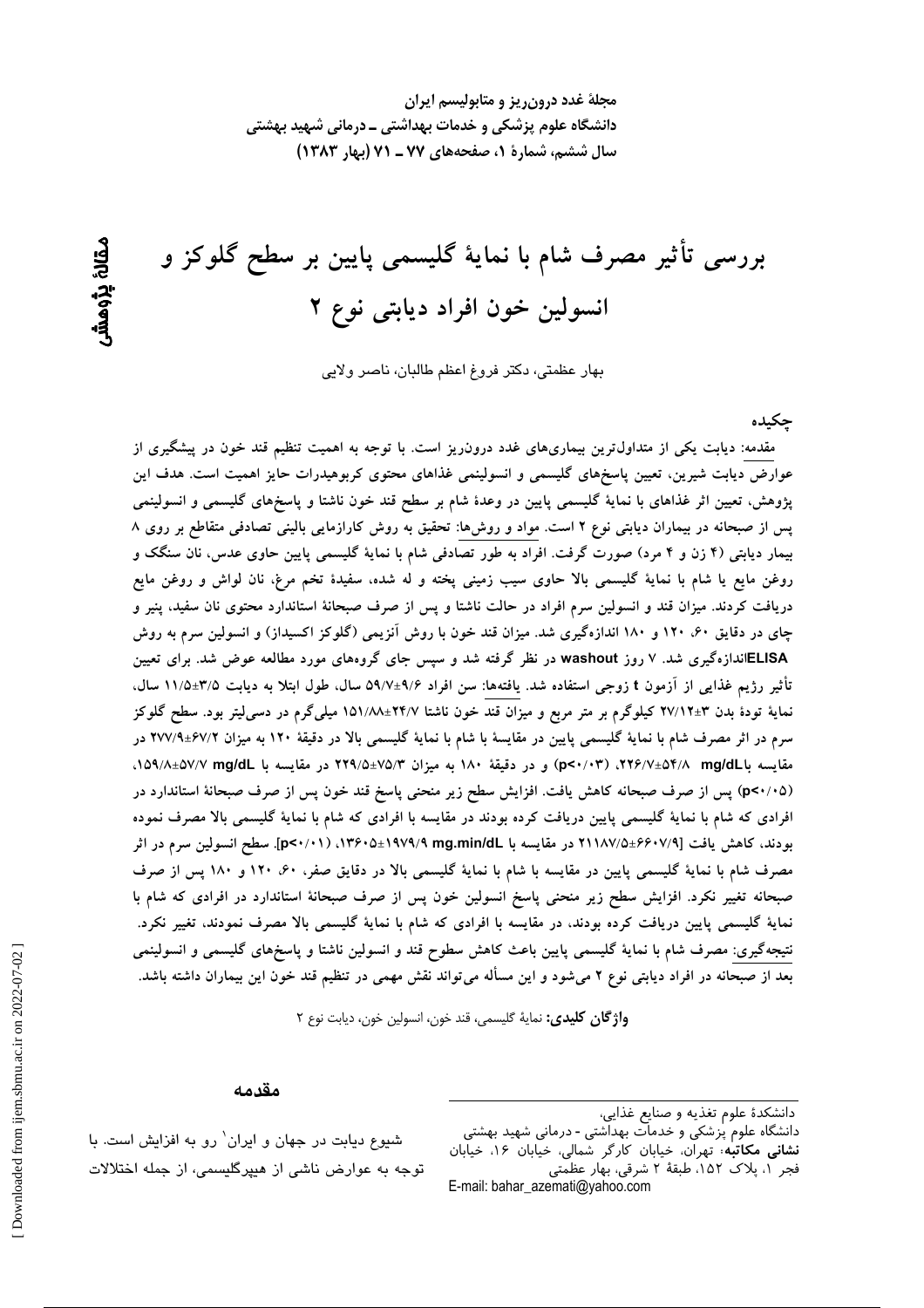متابولیک، عوارض چشمی، عصبی، کلیوی، قلبی، قطع اندام، عوارض ناشی از هیپرانسولینمی، به ویژه آترواسکلروز،<sup>۲</sup> یکی از اهداف اصلی درمان دیابت، کاهش سطح گلوکز خون (ناشتا و بعد از غذا) و رساندن آن به محدودهٔ طبیعی است.<sup>۳</sup>

یکی از مشکلاتی که افراد دیابتی (نوع ۱ و ۲) با آن روبرو هستند، افزایش قند خون ناشتا یا همان پدیدهٔ داون<sup>:</sup> است که در افراد دیابتی نوع ۲ این پدیده ساعتها پس از صرف صبحانه باقی میماند. ٔ ولور و همکاران نشان دادند که در افراد سالم، در صورتی که نمایهٔ گلیسمی شام شب قبل پايين باشد، کربوهيدرات صبحانه بهتر تحمل میشود.<sup>۵</sup> اکسلسن و همکاران نیز اعلام کردند که در افراد سالم اگر وعدهٔ قبل از خواب محتوى نشاستهٔ خام ذرت باشد، تحمل کربوهیدرات صبحانه، روز بعد بهبود می<u>پ</u>ابد. *ٔ* جنکینز و همکاران طی بررسیهای خود دریافتند که مصرف صبحانهٔ حاوی عدس در مقایسه با نان سبوسدار باعث کاهش سطح قند خون و مسطح شدن پاسخهای انسولین پلاسما و پلیپیتید مهاری معده بعد از صرف ناهار استاندارد میشود.<sup>۷</sup> لیلیبرگ و همکارانش نیز طی پژوهشی به این نتیجه رسیدند كه مصرف صبحانه با نماية گليسمى پايين نسبت به غذاى حاوی کربوهیدرات با نشاستهٔ مقاوم و غذای حاوی غلات صبحانه همراه يا فيبر غذايي، تحمل گلوكز وعدهٔ غذايي بعد را بهبود میبخشد.^ برای به کارگیری نمایهٔ گلیسمی در خوراک مخلوط، جروی و همکاران پاسخ گلوکز و انسولین دو نوع خوراک (حاوی برنج نیمپز، لوبیا قرمز، نان با آرد کامل و برنج پخته، لوبيا قرمز چرخ شده و نان با آرد گندم سبوس گرفته) با نمایهٔ گلیسمی متفاوت را در ۱۰ فرد دیابتی مورد مطالعه قرار دارند. یافتههای این بررسی نشان داد که سطح زير منحني قند و انسولين خون پس از مصرف وعدهٔ غذايي با نمایهٔ گلیسمی پایین کمتر بود و بدین ترتیب کاربرد شاخص گلیسمی برای وعدهٔ مخلوط مورد تأیید قرار گرفت.<sup>۹</sup> از سوی دیگر کولستون و همکاران طی تحقیقات خود مشاهده نمودند که تفاوتی در پاسخهای گلیسمی و انسولینمی غذا با نمایهٔ گلیسمی متفاوت در وعدهٔ مخلوط در افراد دیابتی نوع ۲ وجود ندارد.<sup>۱۰</sup>از آنجا که کاهش مقدار قند خون در افراد دیابتی حایز اهمیت است، پژوهش جاری با هدف تعیین تأثیر غذا با نمایهٔ گلیسمی پایین در وعدهٔ شام بر قند خون ناشتا و پاسخ انسولینمی و گلیسمی پس از صبحانه

در افراد دیابتی نوع ۲ مراجعه کننده به انستیتو غدد و متابولیسم دانشگاه علوم پزشکی تهران در سال ۱۳۸۱ انجام شد.

## مواد و روشها

تحقیق به روش کارازمایی بالینی تصادفی متقاطع<sup>ة</sup> در ۸ بیمار دیابتی تحت پوشش مرکز غدد و متابولیسم دانشگاه علوم پزشکی تهران که میزان قند خون ناشتای آنها کمتر از ۱۸۰ میلیگرم در دسیلیتر و بیشتر از ۱۲۶ میلیگرم در دسی!یتر بود، به جز داروهای کاهندهٔ قند خون، داروی دیگری مصرف نمیکردند؛ به جز دیابت به بیماری دیگری مبتلا نبودند و نمایهٔ تودهٔ بدن آنها بیشتر از ۳۰ کیلوگرم بر متر مربع نبود و موافقت خود را برای همکاری با طرح اعلام كرده بودند، صورت پذیرفت. نمونهگیری به صورت مراجعهٔ مستمر برای رسیدن به تعداد مورد نظر انجام شد. برای تمام افراد شرکت کننده در تحقیق برگهٔ اطلاعاتی تکمیل شد که در این برگه سن، جنس، طول مدت ابتلا به دیابت، وزن، قد، نمایهٔ تودهٔ بدن، قند خون ناشتا و نوع داروی مصرفی بررسی و ثىت شد.

انرژی مورد نیاز افراد با توجه به سن، جنس و فعالیت بدنی با استفاده از فرمول هریس ــ بندیکت محاسبه شد<sup>۱٬</sup> و ۳۰٪ کالری مورد نیاز به وعده شام اختصاص یافت که ۵۰٪ آن از کربوهیدرات، ۳۰٪ از چربی و ۲۰٪ از پروتئین تأمین می شد. هر دو نوع شام مورد آزمایش از نظر میزان درشت مغذی ها مشابه بودند و تفاوت آنها در نوع كربوهيدرات مصرفى و ميزان فيبر كل بود (جدول ١). نمونهها به طور تصادفی به دو گروه تقسیم شدند؛ در گروه شام با نمايهٔ گلیسمی بالا افراد سبب زمینی پخته و له شده، سفيدةً تخم مرغ پخته، نان لواش و روغن مايع دريافت میکردند و در گروه شام با نمایهٔ گلیسمی پایین، بیماران عدس يخته، نان سنگک و روغن مايع میخوردند. نمايۀ گلیسمی هر دو نوع شام در جدول (۲) نشان داده شده است.

از همهٔ افراد درخواست شد تا شام خود را سر ساعت معین (۸ شب و طی ۲۰ دقیقه) در منزل صرف کنند، تغییری در فعالیت بدنی خود تا زمان اخذ خون ناشتا ندهند و هر گونه تغییر احتمالی را گزارش کنند. همچنین طی مدت مطالعه

i- Dawn phenomenon

Downloaded from ijem.sbmu.ac.ir on 2022-07-02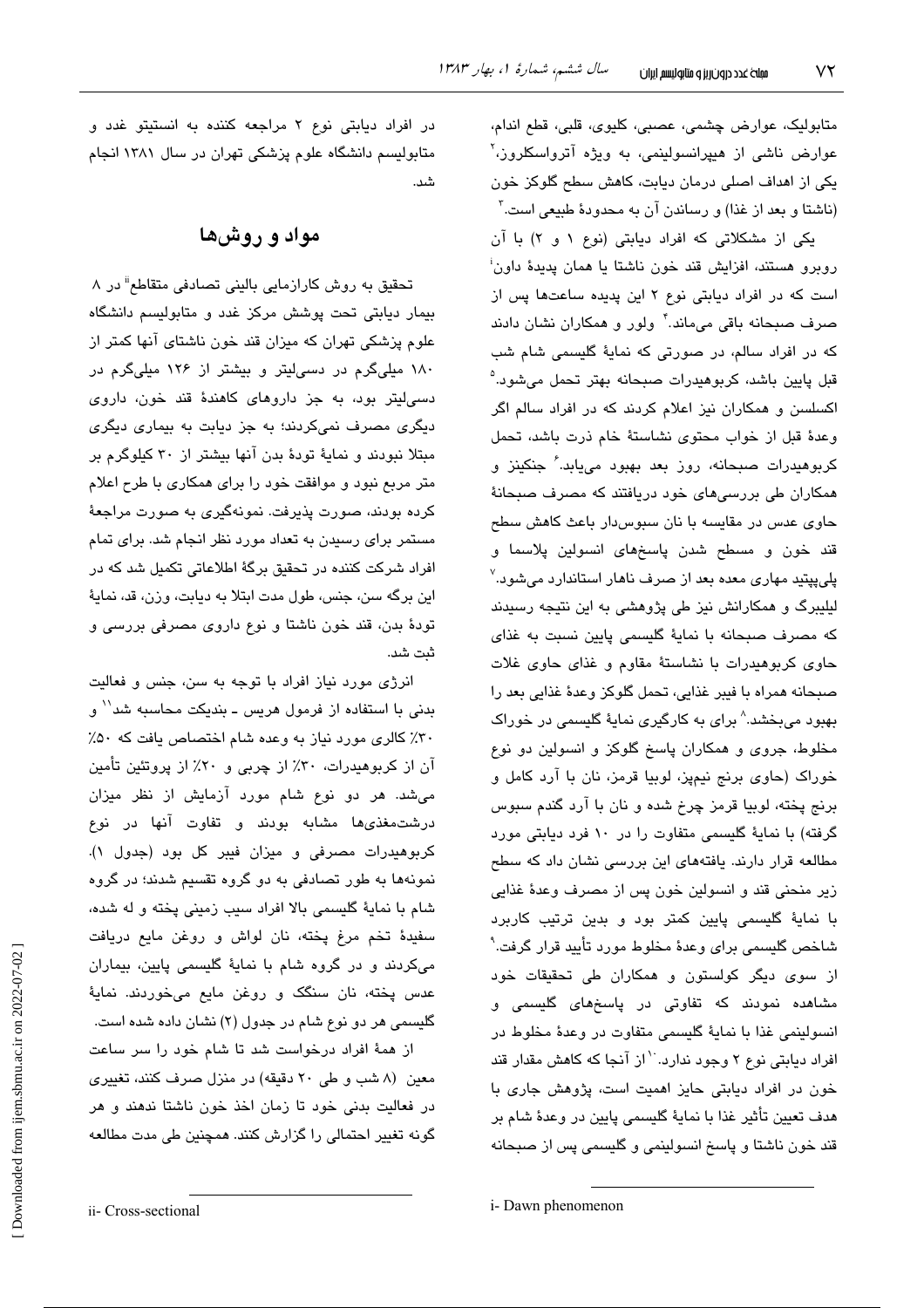| نوع شام                                                                                                                           | كربوهيدرات (گرم)             | پروتئين (گرم)             | چربی (گرم)                | فيبر (گرم)                    | انرژی (کیلوکالری)                                         |
|-----------------------------------------------------------------------------------------------------------------------------------|------------------------------|---------------------------|---------------------------|-------------------------------|-----------------------------------------------------------|
| نمايۀ گليسمى پايين                                                                                                                | $V_A/Y$ ۹ $(VY/V)$           | TY/fV (F/90)              | $Y1/\Delta V (Y/VA)$      | 14/59 (4/17)                  | $5.1/75 (AF/\Delta f)$                                    |
| نماية گليسمى بالا                                                                                                                 | $V\Lambda/\Lambda$ ۶ (19/09) | $\tau\tau/\nu\tau$ (0/94) | $Y1/Yf (f/\Delta \Delta)$ | 9/90(1/07)                    | 5.1795 (A.79A)                                            |
| صبحانة استاندارد                                                                                                                  | $01/F1$ $(1.47)$             | 10/۶۴ (۲/۸)               | Y/YY(Y Y)                 | $\cdot$ /۶۵ $(\cdot/\Lambda)$ | $T\Lambda\Lambda/\Lambda(\Delta\Lambda/\Upsilon\Upsilon)$ |
| $\mathbf{1}$ $\mathbf{1}$ $\mathbf{1}$ $\mathbf{1}$ $\mathbf{2}$ $\mathbf{1}$ $\mathbf{2}$ $\mathbf{1}$ $\mathbf{1}$ $\mathbf{1}$ |                              |                           |                           |                               |                                                           |

جدول ۱– ترکیب شیمیایی مواد غذایی مورد آزمایش

اعداد بيانگر ميانگين (انحراف معيار) هستند.

تغییری در روند مصرف داروهای افراد داده نشد. برای اطمینان از انجام دستورهای غذایی از افراد درخواست شد تا خوراک مصرفی وعدهٔ شام را ثبت کنند و در صورت عدم مصرف مقدار توصيه شده باقی مانده را همراه خود بياورند. روز بعد از افراد یادامد وعدهٔ شام گرفته شد و با توزین مقدار باقی ماندهٔ شام و کسر آن از مقدار توصیه شده، میزان مواد مصرفی به دست آمد. برای اطمینان از ثبات میزان فعالیت بدنی افراد، پرسشنامهٔ مربوط در هر دو مرحلهٔ تحقیق برای بیماران تکمیل شد.

جدول ٢– نمايةً گليسمى غذاهاى مورد آزمايش

|              | نماية كليسمىپايين نماية كليسمىبالا | مواد غذايى             |
|--------------|------------------------------------|------------------------|
|              | ۲۱/۲۴                              | عدس پخته               |
|              | <b>TV/VT</b>                       | نان سنگک               |
|              |                                    | روغن                   |
|              | $Y\Lambda$ /9 $V$                  | جمع                    |
| ۴۲/۳         |                                    | سیبزمینی پخته و له شده |
|              |                                    | سفيده تخم مرغ          |
| <b>TV/78</b> |                                    | نان لواش               |
|              |                                    | روغن                   |
| V9/28        |                                    | جمع                    |
| $\cdots$     |                                    | نان سفيد               |
|              |                                    | پنیر                   |
|              |                                    | چای                    |
|              |                                    | جمع                    |

ساعت ۸ صبح روز بعد از هر فرد ۵ سی سی خون در حالت ناشتا گرفته شد. سپس هر دو گروه صبحانهٔ استاندارد را ـ که ۲۰٪ کل کالری روزانهٔ افراد را تشکیل میداد و حاوی نان سفيد، پنير و چای بود ـ دريافت کردند. در دقايق ۶۰، ۱۲۰ و ۱۸۰ پس از صرف صبحانه، ۵ سی سی خون برای

تعیین میزان گلوکز و انسولین آن گرفته شد. گلوکز به روش آنزیماتیک (GOD-PAP) توسط کیت شرکت پارس آزمون و انسولین به روش ELISA (با دستگاه ELISA Reader Tecan اتریش) اندازهگیری شد. پس از یک هفته استراحت جای گروههای مورد مطالعه عوض شد و روند بررسی تکرار گردید. برای تعیین تأثیر دو نوع شام بر فراسنجهای گلوکز و انسولین از آزمون t زوجی استفاده شد.

### بافتهها

در این مطالعه ۸ نفر (۴ مرد، ۴ زن) دیابتی نوع ۲ که قند خون ناشتا ۲۴/۷±۱۵۱/۸۸ میلیگرم در دسیلیتر داشتند، شرکت کردند. سن افراد ۹/۶±۵۹/۷۵ سال، طول مدت ابتلا به دیابت ۲/۵±۱/۱۵ سال و نمایهٔ تودهٔ بدن ۳±۲۷/۱۲ کیلوگرم بر متر مربع بود. جدول (٣) مشخصات بیماران را نشان مى دهد.

| جدول۳– خصوصیات افراد مورد بررسے |  |  |
|---------------------------------|--|--|
|---------------------------------|--|--|

| جنس (مرد/زن)                       | $\mathfrak{r}/\mathfrak{r}$                 |
|------------------------------------|---------------------------------------------|
| سن (سال)                           | 09/VO (9/5)                                 |
| مدت ابتلا به ديابت (سال)           | 11/2 (r/2)                                  |
| وزن (کیلوگرم)                      | $V\Lambda/Y$ ۵ ( $\Lambda/\Lambda$ )        |
| قد (سانتی متر)                     | 188/11 (11/1)                               |
| $\text{(kg/m}^2)$ نمايهٔ تودهٔ بدن | $\mathsf{YV}/\mathsf{YY}(\mathsf{Y}/\cdot)$ |
| قند خون ناشتا (mg/dL)              | 101/11 (TP/V)                               |
| داروهای مصرفی                      |                                             |
| گلیبنکلامید                        | ۴                                           |
| مت فورمين + گليېنکلاميد            | ۴                                           |
|                                    |                                             |

اعداد بيانگر ميانگين (انحراف معيار) هستند.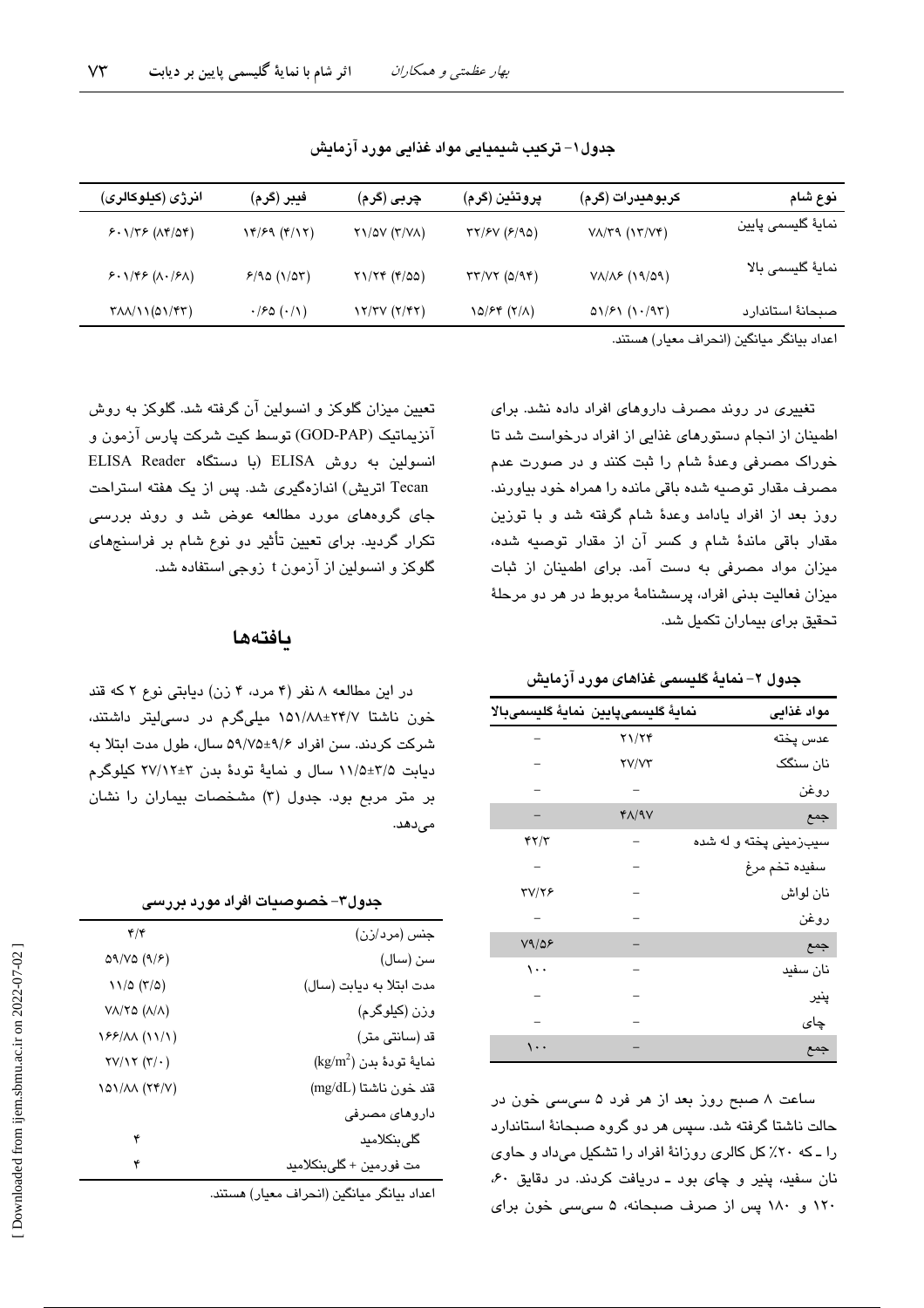افزایش سطح زیر منحنی قند خون پس از مصرف شام با نماية گليسمي پايين نسبت به دريافت شام با نماية گليسمي بالا ٣٥/٨٧٪ كاهش يافت (٧/٩-۶۶٠٧هـ ٢١١٨٧/٥ در مقايسه با n۳۶۰۵±۱۹۷۹/۹ mg.min/dL) . میزان قند خون در دقایق صفر، ۶۰، ۱۲۰ و ۱۸۰ پس از صبحانه در افرادی که شام با نمايهٔ گلیسمی پایین مصرف کرده بودند در مقایسه با دریافت شام با نمایهٔ گلیسمی بالا به ترتیب ١١/٠۶٪، ۰٬۲۷/۰۴٪، ۲۷/۵٪، و ۶۶/۷۵٪ کاهش پیدا کرد. در دقایق ۱۲۰ و ١٨٠ اين كاهش از نظر آمارى معنى دار بود (به ترتيب p<٠/٠٣ و p<٠/٠٥ (جدول ۴).

افزایش سطح زیر منحنی انسولین خون پس از صرف شام با نمایهٔ گلیسمی پایین در مقایسه با دریافت شام با نماية گليسمى بالا ١۵٪ كاهش يافت (١١٢٩/٥±٢٢۶٩/٥ در مقايسه با \mU.min/L ۲۰۶۷/۰±۱۴۸۲/۸) اما اين اختلاف از نظر آماری معنیدار نبود.

مقادیر انسولین سرم در دقایق صفر، ۴۰، ۱۲۰ و ۱۸۰ یس از صبحانه در افرادی که شام با نمایهٔ گلیسمی پایین مصرف کرده بودند، در مقابسه با افراد دارای دریافت شام با نماية گليسمي بالا به ترتيب؛ ٥/٧۴٪، ١٣/٩٢٪، ١٣/٩٢٪ و ٠١٨/٠٪ كاهش يافت اما اين اختلاف از نظر آماري معنى دار نيو د (حدول ۵).

#### بحث

این پژوهش نشان داد که مصرف شام با نمایهٔ گلیسمی پایین باعث کاهش پاسخ گلیسمی پس از صبحانه میشود.

ولور و همکاران گزارش کردند که در افراد سالم کربوهیدرات صبحانه در صورتی که نمایهٔ گلیسمی شام شب قبل پايين باشد بهتر تحمل مي شود.<sup>۵</sup> عامل يا عوامل مؤثر در بروز این پدیده به درستی شناخته نشده است. با وجود این، چگونگی هضم و جذب کربوهیدرات موجود در غذای مصرفی در این مورد نقش دارد. کربوهیدراتی که به سرعت جذب میشود، باعث تحریک افزایش ترشح انسولین خون و به دنبال آن کاهش سریع گلوکز خون شده، کاهش میزان گلوکز خون باعث تحریک آزادسازی هورمونهای تنظیم کنندهٔ قند خون و اسیدهای چرب آزاد میشود و این پدیده احتمالاً با مقاومت انسولین و اختلال تحمل کربوهیدرات مرتبط است.<sup>۷</sup> از طرفی اسید*ه*ای چرب آزاد اثرات مختلفی مانند کاهش مصرف گلوکز محیطی<sup>۱۳،۱۴</sup> و افزایش تولید گلوکز درونزا دارد.<sup>۱۵،۱۶</sup> جدول (۴) نشان میدهد که تفاوت میزان گلوکز ناشتا پس از صرف غذا یا نمایهٔ گلسیمی در وعدة شام در مقايسه با مصرف غذا با نماية گليسمي بالا از لحاظ آماری معنیدار نیست اما مصرف شام با نمایهٔ گلسیمی پایین باعث کاهش سطح قند خون ناشتا به میزان ۱۱٪ شد که از لحاظ بالینی اهمیت دارد. علت این امر احتمالاً مربوط به نوع پروتئین است زیرا چنین به نظر میرسد که پروتئین سفیدهٔ تخم مرغ بیشتر از پروتئین عدس محرک ترشح انسولین باشد.<sup>۱۷</sup> این احتمال نیز وجود دارد که افزایش ترشح انسولین به سبب وجود سفیدهٔ تخم مرغ در گروهی که شام با نمايه گليسمي بالا مصرف كردند، باعث كاهش مقدار قند خون در این گروه و معنیدار نشدن تفاوت سطح قند خون ناشتای دو گروه شده باشد. به این ترتیب اثر مفید شام

جدول۴– مقادیر قند خون بیماران بر حسب زمان مورد بررسی به تفکیک نوع شام (mg/dL)

|                    |               | زمان (دقيقه)                   |                                                                 |                                                        |              |  |
|--------------------|---------------|--------------------------------|-----------------------------------------------------------------|--------------------------------------------------------|--------------|--|
| نوع شام            | تعداد بيماران |                                | ۶,                                                              | * ۱۲۰                                                  | ١٨٠          |  |
| نمايۀ گليسمى پايين | $n = \Lambda$ | $\frac{1}{\sqrt{2}}$           | $\gamma$ $(0.1)$                                                | $\gamma \gamma$ / $\gamma$ ( $\Delta \gamma/\Lambda$ ) | 109/A (DV/V) |  |
| نماية گليسمى بالا  | $n = \Lambda$ | $Y^{\alpha}/9 (V^{\alpha}/77)$ | $\Upsilon\Lambda$ $\cdot$ /9 $(\Lambda$ $\Upsilon$ $/\Upsilon)$ | $\text{YVV}$ ( $\text{FV}$ / $\text{Y}$ )              | YY9/2 (V2/T) |  |

اعداد بيانگر مبانگين (انجراف معيار) هستند.

\* p <-/·۳ مقایسهٔ آماری با استفاده از آزمون آماری t زوجی انجام شده است.

† p<٠/٠۵ مقایسهٔ آماری با استفاده از آزمون آماری t زوجی انجام شده است.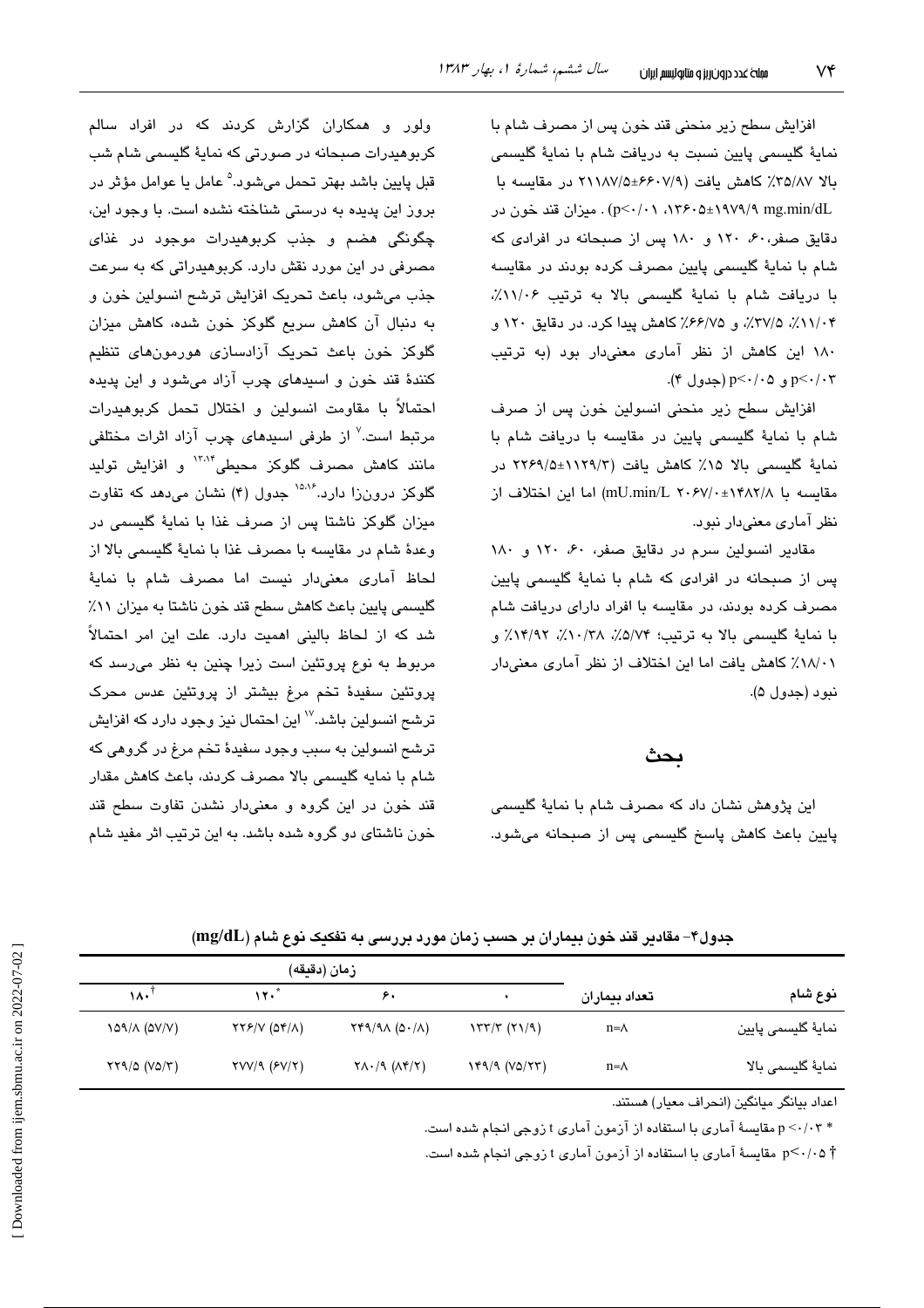|                       | تعداد بيماران | زمان (دقيقه)                                                |                |             |                      |  |
|-----------------------|---------------|-------------------------------------------------------------|----------------|-------------|----------------------|--|
| نوع شام               |               |                                                             | ۶۰             | ۱۲۰         | ۱۸۰                  |  |
| با نمايۀ گليسمى پايين | $n = \Lambda$ | $\mathfrak{r}/\mathfrak{r}$ ( $\mathfrak{r}/\mathfrak{r}$ ) | V/V (A/F)      | YQ/F (VV/V) | $\frac{1}{\sqrt{2}}$ |  |
| با نمايۀ گليسمى بالا  | $n = \Lambda$ | $\mathfrak{r}/\mathfrak{r}$ ( $\mathfrak{r}/\mathfrak{v}$ ) | $19/0$ $(1.7)$ | Y9/0 (19/0) | 10/0 (9/7)           |  |

جدول ۵– مقادیر انسولین سرم در دقایق مختلف بررسی به تفکیک شام مصرفی (mU/L)

اعداد بيانگر ميانگين (انحراف معيار) است.

اختلاف میزان انسولین در دو گروه از نظر آماری معنیدار نبود.

با نمايهٔ گلیسمی پایین در مقایسه با شام با نمایهٔ گلیسمی بالا باید بیشتر از مقداری باشد که در این پژوهش نشان داده شده است.

در بررسی افزایش گلوکز خون پس از غذا باید میزان انسولین سرم مورد توجه قرار گیرد، چرا که افراد دیابتی نوع ۲ مبتلا به هیپرانسولینمی هستند و هیپرانسولینمی محیطی میتواند عامل خطرساز برای آترواسکلروز باشد، ۱ از این رو باید مشخص شود که با چه میزان انسولین سرم، کاهش سطح گلوکز خون میسر میشود. در پژوهش جاری، شاخصهای انسولین به خوبی با شاخصهای گلیسمی مرتبط شد. اگرچه شاخصهای انسولین به اندازهٔ شاخصهای گلیسمی کاهش پیدا نکرد، در گروهی که شام با نمایهٔ گلیسمی پایین مصرف کرده بودند با میزان انسولین سرم کمتر، کاهش قند خون در زمانهای مختلف پس از صرف صبحانه دبده شد. ۱۹۰

مقدار درشتمغذیهای دو نوع شام در مطالعهٔ حاضر مشابه و تفاوت اصلی مربوط به نوع کربوهیدرات و مقدار فیبر مصرفی بود. با توجه به این امر که مقدار فیبر شام با نماية گليسمي پايين ١۴ گرم و شام با نماية گليسمي بالا ٧ گرم بود، این اختلافات در بروز تغییرات مشاهده شده مؤثر نبوده است زیرا تحقیقات نشان دادهاند که مصرف حداقل ۵۰ گرم فیبر محلول به طور حاد میتواند سبب بهبود متابولیسم گلوکز و لیپید شود.<sup>۲۰</sup> به علاوه بخش زیا*دی* از فیبر در هر دو نوع شام نامحلول بود و فیبرهای نامحلول موجود در غذا تأثیر بسیار اندکی بر بهبود متابولیسم گلوکز دارند.<sup>۲۱</sup> با توجه به پیشنهاد انجمن غذا و داروی آمریکا که مصرف روزانه ۳۰-۲۵ گرم فیبر را برای مبتلایان به دیابت توصیه

میکند، شام با نمایهٔ گلیسمی پایین به دلیل دارا بودن مقدار فیبر بیشتر مورد توجه قرار میگیرد.<sup>۳٬۲</sup>

تحقیقات مختلف نشان داده است ایزار نمایهٔ گلسیمی که برای تک تک مواد غذایی مطرح میشود میتواند برای خوراک مخلوط هم کاربرد داشته باشد.<sup>۲۵،۲۴</sup> در تحقیق جار*ی* نیز این مسأله مورد تأیید قرار گرفت، چرا که بررسی پاسخهای گلیسمی هر دو نوع شام نشان داد که وعدهٔ غذایی با نمایهٔ گلیسمی پایین یا بالا اثر اجزای تشکیل دهندهاش را که مواد غذایی با نمایهٔ گلیسمی پایین یا بالا بودند حفظ کرده است. شناخت سازوکارهای (مکانیسمهای) مسؤول تأثیر متفاوت غذا بر افزايش سطح قند پس از مصرف، از حوزهٔ تحقیق جاری خارج است ولی اشارهٔ اجمالی به چندین مکانیسم شناخته شده ضروری به نظر میرسد. جنکینز و همکاران گزارش کردند که حبوبات در مقایسه با سایر مواد غذایی حاوی کربوهیدرات، کمتر موجب افزایش میزان قند خون پس از مصرف میشود.<sup>۲۵</sup> این پدیده احتمالاً مربوط به میزان فیبر محلول، طبیعت نشاسته، میزان پروتئین، کمپلکس پروتئین ـ نشاسته، ترکیبهای ضد مغذی و دیوارهٔ سلولی محکم در حبوبات است که منجر به کندی هضم و جذب حبوبات میشود. کاهش هضم نشاسته در حبوبات میتواند از طریق ساختار دست نخوردهٔ سلولی، به تله افتادن گرانولهای نشاسته، خنثی شدن حلالیت و ژلاتینه شدن کامل توضيح داده شو.د.<sup>۲۶٬۲۷</sup>

در مورد نمایهٔ گلیسمی بالای سیبزمینی، کراپو و همکاران اعلام کردند که اندازهٔ ملکول نشاسته در غدههایی مثل سیبزمینی بزرگتر از غلاتی چون برنج، گندم و ذرت است. از طرفی نشاستهٔ سیبزمینی نسبت به غلات، در حرارت پايينتر (۶۵–۵۵ درجه سانتيگراد) ژلاتينه مي شود. همچنین مدت پخت سیبزمینی طولانیتر است. آمیلاز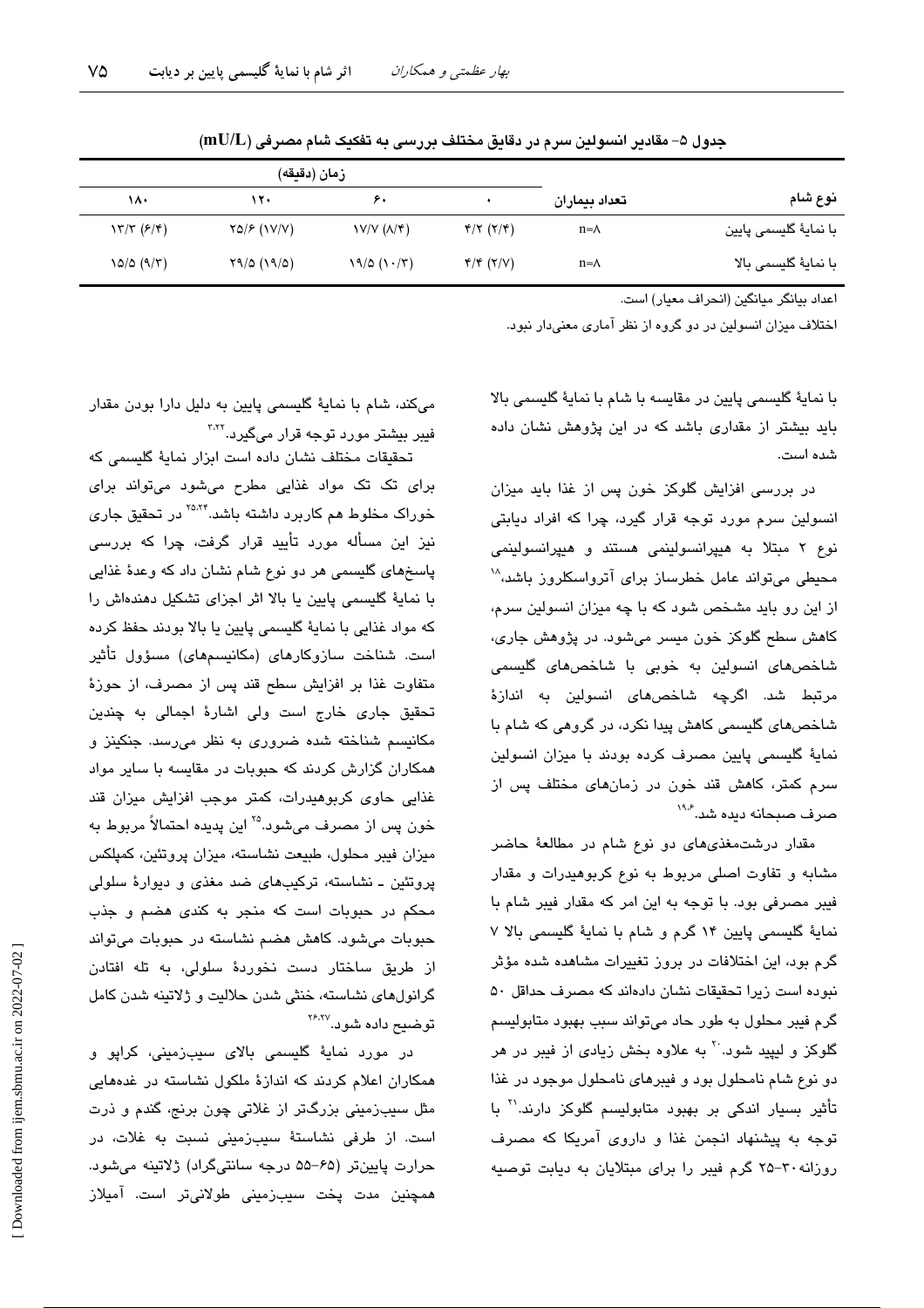موجود در فراوردههای گیاهی با افزایش درجهٔ حرارت فعال می شود تا آنجا که یا جرارت بالا، پروتئین آن تغییر ماهیت دهد. بنابراین فعالیت آمیلاز درون سیب زمینی هنگام تهیه موجب شکستن ملکول نشاسته و تبدیل آن به درجاتی از دکسترین میگردد که هضم و جذب را سریعتر کرده، موجب افزايش نمايهٔ گلي*سمی* سيبزمينی میشود.<sup>۲۸</sup> از عوامل ديگر مسؤول بالا بودن نمايه گليسمي سيب زميني مي،توان به كمي میزان فیبر و پروتئین آن اشاره کرد.

عوامل متعددی پر میزان نمایهٔ گلسیمی نان مؤثرند که از آن جمله می توان به میزان رطوبت، زمان، درجهٔ حرارت و ضخامت نان اشاره کرد. با افزایش میزان رطوبت، زمان و درجهٔ حرارت، ژلاتینه شدن بهتر صورت میگیرد و نمایهٔ گلیسمی افزایش می،یابد. کاهش قطر نان باعث می شود جرارت به طور کامل در اختیار دانههای نشاسته قرار گیرد و ژلاتینه شدن نشاسته تسهیل شود و به تیع آن نمایهٔ گلیسمی افزایش پاید.<sup>۲۹</sup>

يژوهش جاري، فرضيهٔ اثرات متابوليک طولانىمدت کربوهیدرات کند هضم را تأیید میکند، چون هیپرگلیسمی و هیپرانسولینمی در پاسخ به صبحانهٔ استاندارد بعد از صرف یک وعده شام حاوی کربوهیدرات آهسته جذب کاهش یافت. با وجود این، نتایج این پژوهش باید در مطالعات با رژیمهای غذایی دارای نمایهٔ گلیسمی بالا و پایین (با غذاهای مخلوط بیشتر) در افراد دیابتی مورد تأیید واقع شود.

# سیاسگزاری

از همکاری صمیمانهٔ مسؤولان و کارکنان آزمایشگاه .<br>مرکز تحقیقات غدد درون٫ریز و متابولیسم دانشگاه علوم .<br>پزشکی شهید بهشتی و آزمایشگاه دانشکدهٔ علوم تغذیه و صنائع غذائے، قدردانی مے شورد.

## **References**

١. \_ رحِب اسداله. روز جهاني ديابت گرامي باد. پيام ديابت، ١٣٧٢؛

سال اول، شمارهٔ ۳.

- 2. Marion J, Franz L. Medical nutrition therapy for diabetes mellitus and hypoglycemia of nondiabetic origin.In: Mahan KL, Escott Stamp S, editors. Krause's Food, Nutrition and Diet Therapy. 10th ed. Philadelphia: W.B. Saunders Co; 2000. p. 760-5.
- $\mathcal{E}$ American **Diabetes** Association. Nutrition recommendations and principles for people with diabetes mellitus. Diabetes Care 2000; 23 suppl 1: S43-
- Bolli GB. The dawn phenomenon: its origin and  $\overline{4}$ contribution to early morning hyperglycemia in diabetes mellitus. Diabete Metab 1988;14:675-86.
- Wolever TM, Jenkins DJ, Ocana AM, Rao VA, Collier  $5<sup>7</sup>$ GR. Second-meal effect: low-glycemic-index foods eaten at dinner improve subsequent breakfast glycemic response. Am J Clin Nutr 1988;48:1041-7.
- Axelsen M, Arvidsson Lenner R, Lonnroth P, Smith U. Breakfast glycaemic response in patients with type 2 diabetes: effects of bedtime dietary carbohydrates. Eur J Clin Nutr 1999;53:706-10.
- Jenkins DJ, Wolever TM, Taylor RH, Griffiths C,  $7.$ Krzeminska K, Lawrie JA, et al. Slow release dietary carbohydrate improves second meal tolerance. Am J Clin Nutr 1982;35:1339-46.
- 8. Liljeberg HG, Akerberg AK, Bjork IM. Effect of the glycemic index and content of indigestible carbohydrates of cereals based breakfast meals on glucose tolerance at lunch in healthy subjects. Am J Clin Nutr 1999; 69: 647-55.
- 9. Jarvi AE, Karlstrom BE, Granfeldt YE, Bjorck IM, Vessby BO, Asp NG. The influence of food structure on

postprandial metabolism in patients with non-insulindependent diabetes mellitus. Am J Clin Nutr 1995;61:837-42.

- 10. Coulston AM, Hollenbeck CB, Liu GC, Williams RA, Starich GH, Mazzaferri EL, et al. Effect of source of dietary carbohydrate on plasma glucose, insulin, and gastric inhibitory polypeptide responses to test meals in subjects with noninsulin-dependent diabetes mellitus. Am J Clin Nutr 1984;40:965-70.
- 11. Rachel KJ. Energy. In: Mahan LK, Escott Stamp S, edotors. Krause's Food. Nutrition and Diet Therapy. 10th ed. Philadelphia: W. B. Saunders Co; 2000. p. 26.
- 12. Ferranini E, Barrett EJ, Bevilacqua S. Effect of fatty acids on glucose production and utilization in man. J Clin Invest 1983; 72: 1737-47.
- 13. Boden G, Chen X. Effects of fat on glucose uptake and utilization in patients with non-insulin-dependent diabetes. J Clin Invest 1995;96:1261-8.
- 14. Groop LC, Bonadonna RC, DelPrato S, Ratheiser K, Zyck K, Ferrannini E, et al. Glucose and free fatty acid metabolism in non-insulin-dependent diabetes mellitus. Evidence for multiple sites of insulin resistance. J Clin Invest 1989;84:205-13.
- 15. Golay A, Swislocki AL, Chen YD, Reaven GM. Relationships between plasma-free fatty acid concentration, endogenous glucose production, and fasting hyperglycemia in normal and non-insulindependent diabetic individuals. Metabolism 1987;36:692-6.
- 16. Saloranta C, Franssila-Kallunki A, Ekstrand A, Taskinen MR, Groop L. Modulation of hepatic glucose production by non-esterified fatty acids in type 2 (noninsulin-dependent) diabetes mellitus. Diabetologia 1991;34:409-15.